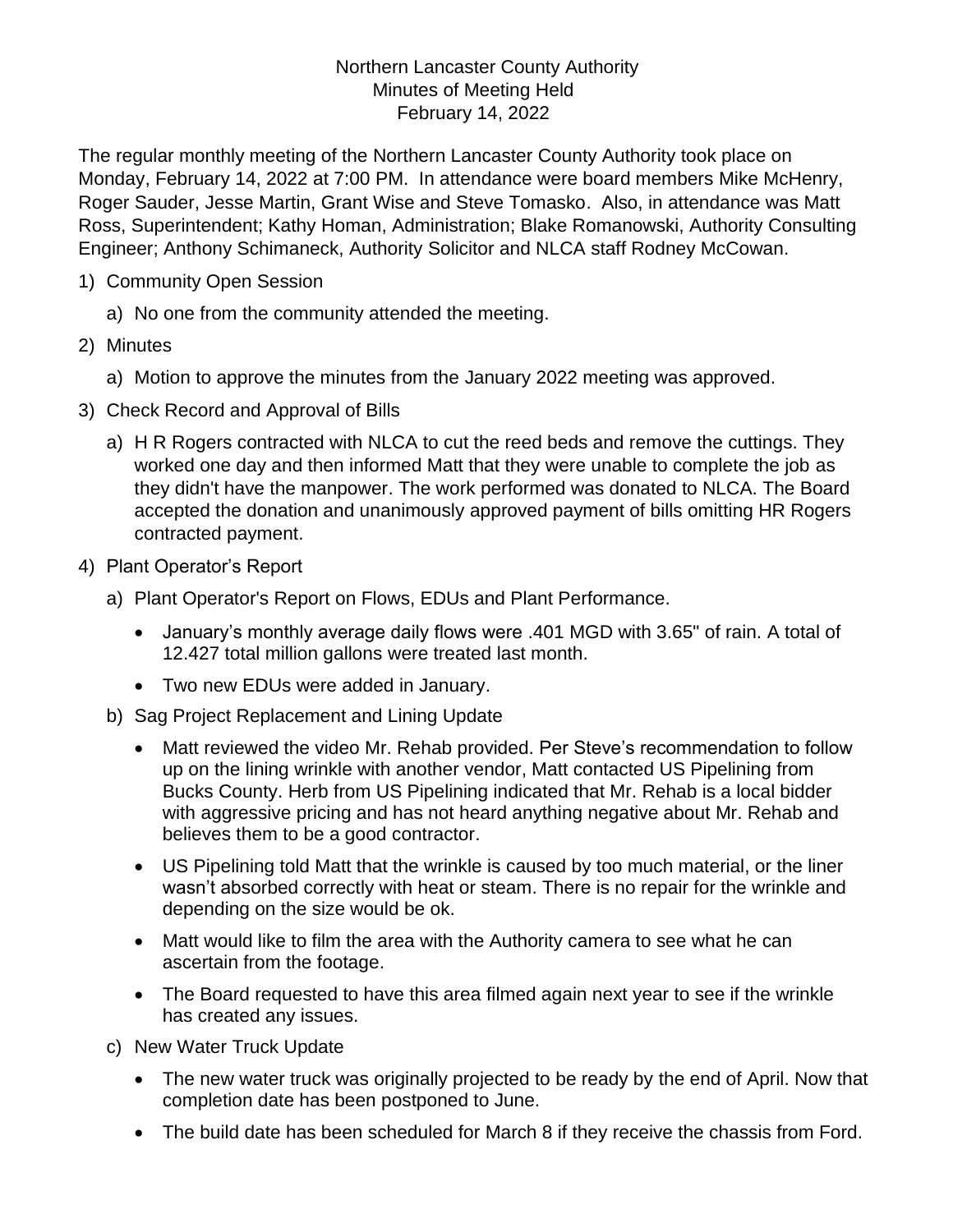- d) Kramer Mill Generator
	- The generator was routinely tested and the following day there was antifreeze on the floor. Staff removed the radiator. Matt was previously told the radiator would not be able to be replaced if there was another breakdown and he verified that with John Deere.
	- Musser's Radiator Service custom-built a new radiator. Matt pointed out that Musser's custom-built a radiator and the Authority rented a generator during the radiator build for approximately \$2500 which is about \$1200 less than when Cleveland Brothers repaired the radiator about 4 years ago at \$3700.
	- NLCA scheduled service to replace leaking freeze plugs. Seven leaking plugs were replaced.
	- Mike recommended checking the water quality in the generator radiator to ensure there isn't any corrosion or calcium build up issues.
- e) Reed Bed Cutting
	- All beds have been cut by NLCA staff and others. Matt received a few quotes to have the work performed. One quote was \$17,500. The decision was made to bring in some extra people to assist with cutting the beds. Other than staff, Stephanie Ross, Ammon Martin, Andrew Martin and Tim Martin cut the reeds.
	- Matt had a lengthy discussion with DEP on disposal of the reeds. DEP informed Matt to take them to a landfill. The landfills will not accept the reeds. DEP then recommended composting as you cannot burn them. Golden Oaks Landscaping will remove the reeds and Mr. Martin who helped cut the reeds will use them to compost.
	- Mike requested to have some of the reeds sent to a lab to see if it contains any biohazard. If an independent lab certifies there is no biohazard, then the landfill should not refuse them.
- f) Commercial EDU Discussion
	- Matt and Kathy presented documentation regarding commercial EDUs in relation to the average amount of wastewater treated based off their meter readings. There are several commercial users who have not purchased additional EDUs based on their usage. It was noted that the businesses are correctly paying the amount of their wastewater treated. They have not purchased the additional EDUs for the extra usage.
	- More information will be gathered to determine when these businesses connected to the sewer to establish the tapping fee rate at that time. This information will be provided to Tony who will prepare letters informing the businesses of the necessity to purchase enough EDUs according to the average use.
- g) 2007 Chevy Truck Employee Accident
	- An employee backed the Chevy truck into a vehicle. The bumper on the Authority truck and back of the bed and taillight is damaged with a repair estimate of \$2600. The vehicle that was struck is a 2004 Chevy Trailblazer driven by a 17-year-old female. Damage to the Trailblazer was on both passenger doors. Matt noted that trying to gather information from the female was somewhat difficult in that she was not providing information in a timely fashion. The incident will be handled through our insurance provider.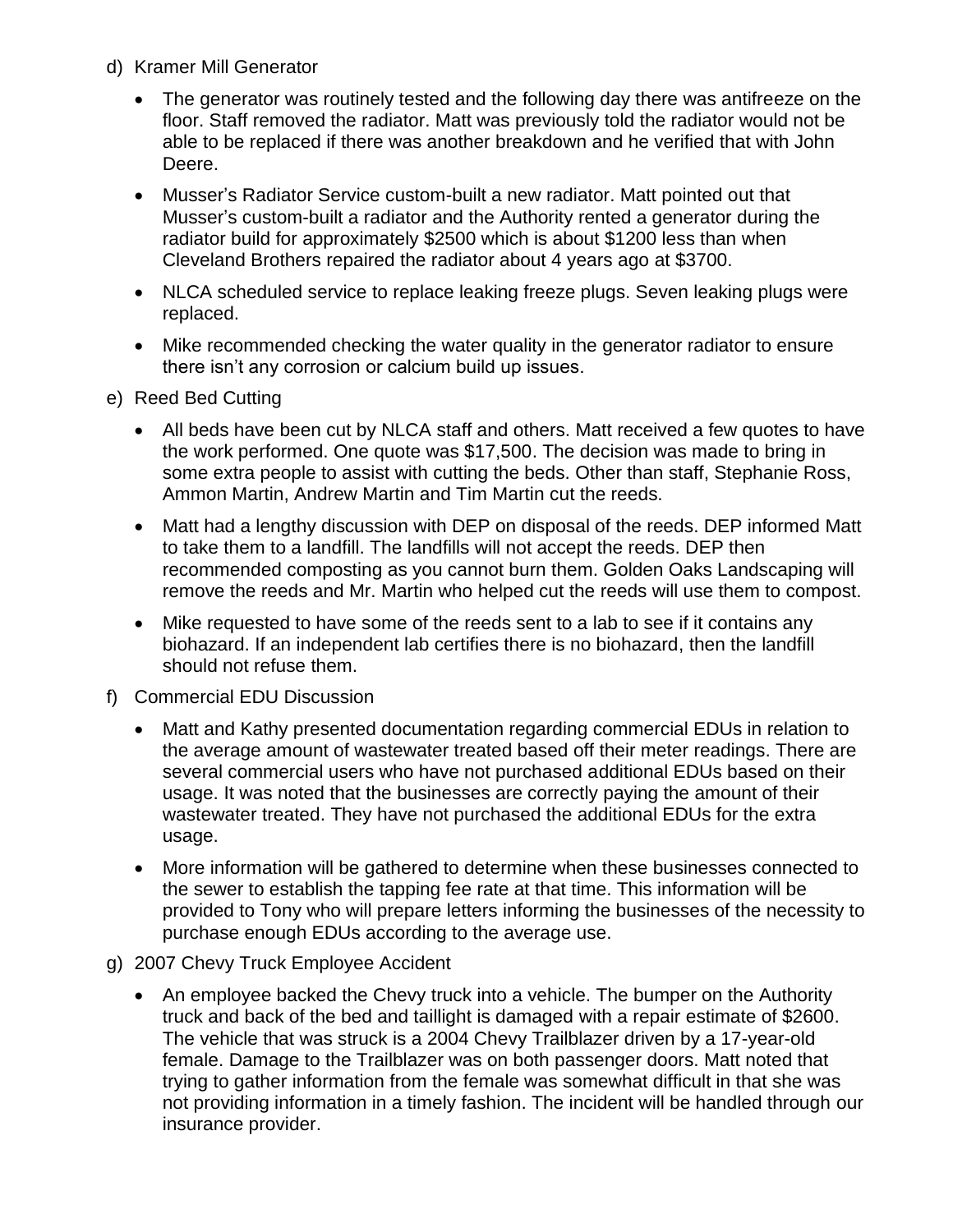- 5) Administrative Report
	- a) Delinquent Account List
		- Delinquent accounts report was emailed to the Board for review.
	- b) Monthly/Quarterly QuickBooks Reports
		- Current QuickBooks board reports were emailed for review.
	- c) State Assistance Program
		- Kathy was contacted by Sandra Herman from the Low-Income Household Water Assistance Program (LIHWAP) through the Department of Human Services. Two of our customers are seeking assistance for sewer charges (accounts 11155.01 and 11422.01).
		- Information regarding the program was previously emailed to the Board. The program basically provides a one-time payment up to \$2500 to assist approved residents who have fallen behind on their water/wastewater bills due to COVID. The Authority would need to apply to LIHWAP for any residents to be considered for approval. Kathy noted that account 11155.01 is in the process of Sheriff Sale by the mortgage company and scheduled for auction in May.
		- After discussion and further consideration of what applying for the program entails on the Authority's side, the Board decided to not enter into an agreement with LIHWAP. It was also pointed out that most rate payers with low/fixed incomes make the effort to keep up with their sewer charges and those who are seeking assistance have made no effort to make regular payments.
- 6) Engineer's Items
	- a) Chapter 94 Report Update
		- Blake included charts in his Engineer's Report and indicated there is nothing to be concerned about. We are below our hydraulic capacity, and below our organic loading.
	- b) Hawk Valley Phase II Update
		- No update
	- c) Interceptor Upgrade Update
		- No update
	- d) Gehman School Connection
		- Fred was contacted by Gehman School. The school mentioned that they may want to connect to the system. The Gehman School package plant can treat about 5000 gpd and is averaging approximately 2000 gpd now.
	- e) West Maple Grove Road Development
		- Blake received preliminary information regarding a new development at 128 West Maple Grove Road. The existing home was removed and property owners anticipate building an 8-unit townhome.
- 7) Attorney's Items
	- a) No Update